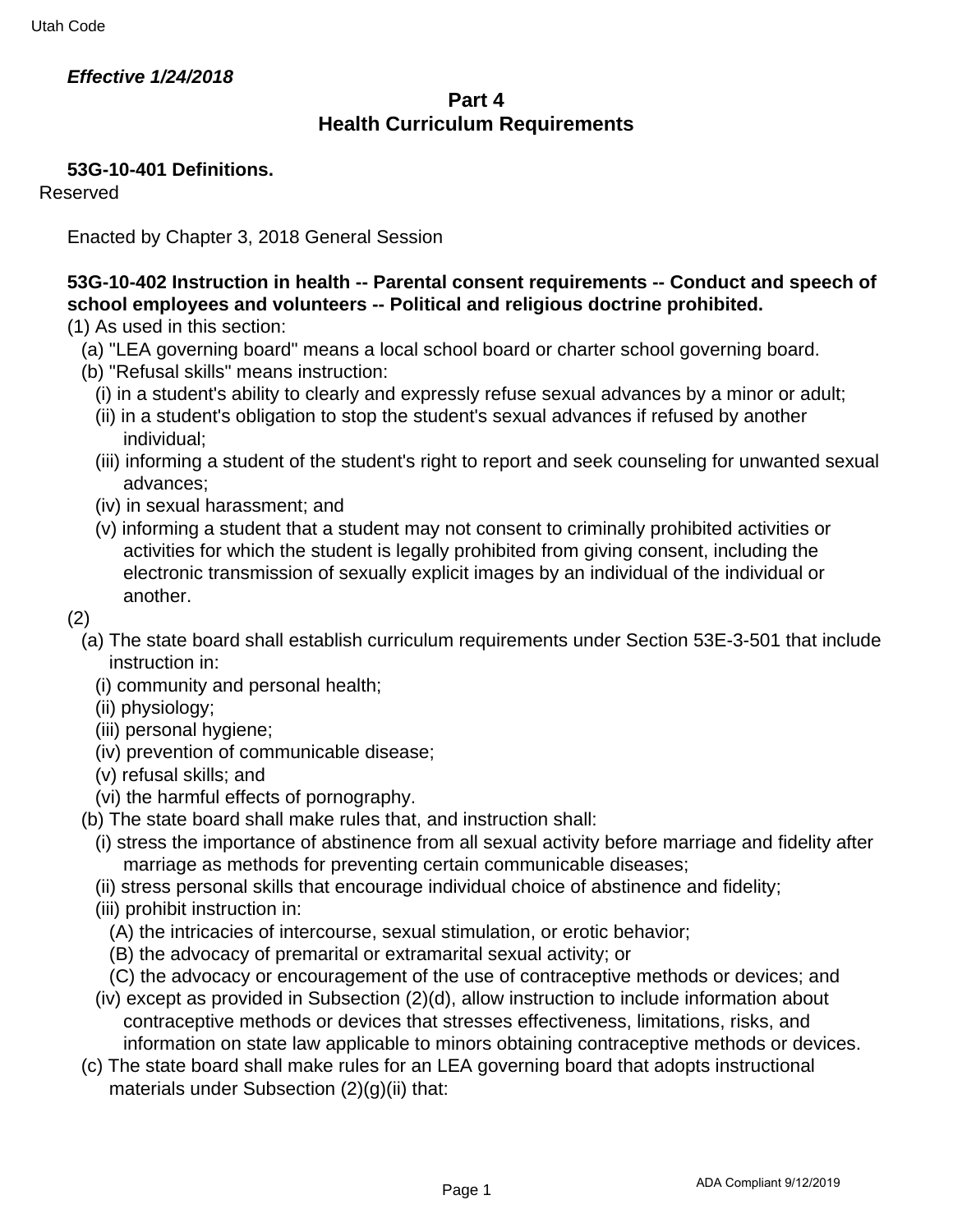- (i) require the LEA governing board to report on the materials selected and the LEA governing board's compliance with Subsection (2)(h); and
- (ii) provide for an appeal and review process of the LEA governing board's adoption of instructional materials.
- (d) The state board may not require an LEA to teach or adopt instructional materials that include information on contraceptive methods or devices.
- (e)
	- (i) At no time may instruction be provided, including responses to spontaneous questions raised by students, regarding any means or methods that facilitate or encourage the violation of any state or federal criminal law by a minor or an adult.
	- (ii) Subsection (2)(e)(i) does not preclude an instructor from responding to a spontaneous question as long as the response is consistent with the provisions of this section.
- (f) The state board shall recommend instructional materials for use in the curricula required under Subsection (2)(a) after considering evaluations of instructional materials by the State Instructional Materials Commission.
- (g) An LEA governing board may choose to adopt:
	- (i) the instructional materials recommended under Subsection (2)(f); or
	- (ii) other instructional materials in accordance with Subsection (2)(h).
- (h) An LEA governing board that adopts instructional materials under Subsection (2)(g)(ii) shall: (i) ensure that the materials comply with state law and board rules;
	- (ii) base the adoption of the materials on the recommendations of the LEA governing board's Curriculum Materials Review Committee; and
	- (iii) adopt the instructional materials in an open and regular meeting of the LEA governing board for which prior notice is given to parents of students attending the respective schools and an opportunity for parents to express their views and opinions on the materials at the meeting.
- (3)
	- (a) A student shall receive instruction in the courses described in Subsection (2) on at least two occasions during the period that begins with the beginning of grade 8 and the end of grade 12.
	- (b) At the request of the state board, the Department of Health shall cooperate with the state board in developing programs to provide instruction in those areas.
- (4)
	- (a) The state board shall adopt rules that:
		- (i) provide that the parental consent requirements of Sections 76-7-322 and 76-7-323 are complied with; and
		- (ii) require a student's parent to be notified in advance and have an opportunity to review the information for which parental consent is required under Sections 76-7-322 and 76-7-323.
	- (b) The state board shall also provide procedures for disciplinary action for violation of Section 76-7-322 or 76-7-323.
- (5)
	- (a) In keeping with the requirements of Section 53G-10-204, and because school employees and volunteers serve as examples to their students, school employees or volunteers acting in their official capacities may not support or encourage criminal conduct by students, teachers, or volunteers.
	- (b) To ensure the effective performance of school personnel, the limitations described in Subsection (5)(a) also apply to a school employee or volunteer acting outside of the school employee's or volunteer's official capacities if: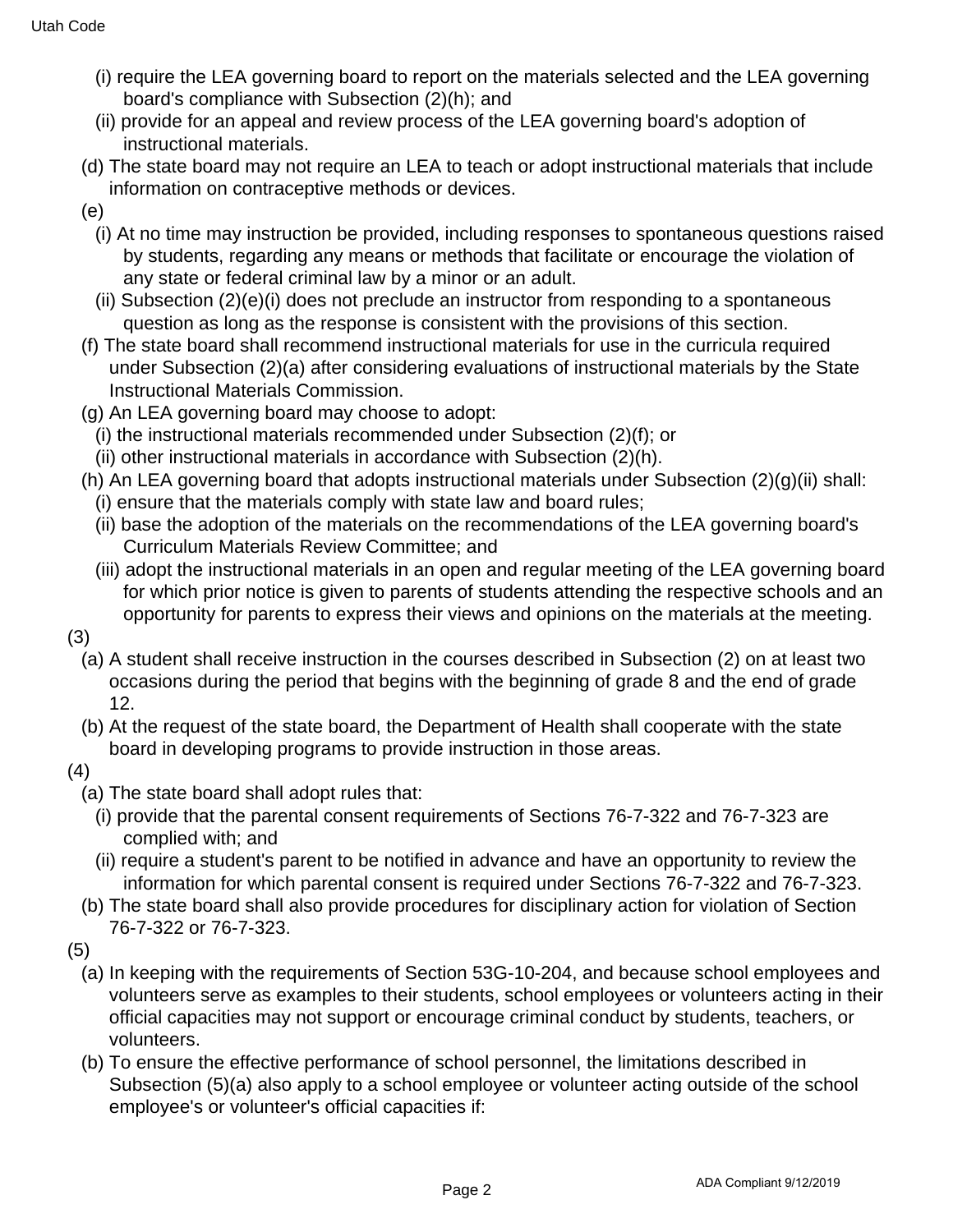- (i) the employee or volunteer knew or should have known that the employee's or volunteer's action could result in a material and substantial interference or disruption in the normal activities of the school; and
- (ii) that action does result in a material and substantial interference or disruption in the normal activities of the school.
- (c) The state board or an LEA governing board may not allow training of school employees or volunteers that supports or encourages criminal conduct.
- (d) The state board shall adopt rules implementing this section.
- (e) Nothing in this section limits the ability or authority of the state board or an LEA governing board to enact and enforce rules or take actions that are otherwise lawful, regarding educators', employees', or volunteers' qualifications or behavior evidencing unfitness for duty.
- (6) Except as provided in Section 53G-10-202, political, atheistic, sectarian, religious, or denominational doctrine may not be taught in the public schools.
- (7)
	- (a) An LEA governing board and an LEA governing board's employees shall cooperate and share responsibility in carrying out the purposes of this chapter.
	- (b) An LEA governing board shall provide appropriate professional development for the LEA governing board's teachers, counselors, and school administrators to enable them to understand, protect, and properly instruct students in the values and character traits referred to in this section and Sections 53E-9-202, 53E-9-203, 53G-10-202, 53G-10-203, 53G-10-204, and 53G-10-205, and distribute appropriate written materials on the values, character traits, and conduct to each individual receiving the professional development.
	- (c) An LEA governing board shall make the written materials described in Subsection (7)(b) available to classified employees, students, and parents of students.
	- (d) In order to assist an LEA governing board in providing the professional development required under Subsection (7)(b), the state board shall, as appropriate, contract with a qualified individual or entity possessing expertise in the areas referred to in Subsection (7)(b) to develop and disseminate model teacher professional development programs that an LEA governing board may use to train the individuals referred to in Subsection (7)(b) to effectively teach the values and qualities of character referenced in Subsection (7).
	- (e) In accordance with the provisions of Subsection (5)(c), professional development may not support or encourage criminal conduct.
- (8) An LEA governing board shall review every two years:
- (a) LEA governing board policies on instruction described in this section;
- (b) for a local school board of a school district, data for each county that the school district is located in, or, for a charter school governing board, data for the county in which the charter school is located, on the following:
	- (i) teen pregnancy;
	- (ii) child sexual abuse; and
	- (iii) sexually transmitted diseases and sexually transmitted infections; and
- (c) the number of pornography complaints or other instances reported within the jurisdiction of the LEA governing board.
- (9) If any one or more provision, subsection, sentence, clause, phrase, or word of this section, or the application thereof to any person or circumstance, is found to be unconstitutional, the balance of this section shall be given effect without the invalid provision, subsection, sentence, clause, phrase, or word.

Amended by Chapter 196, 2019 General Session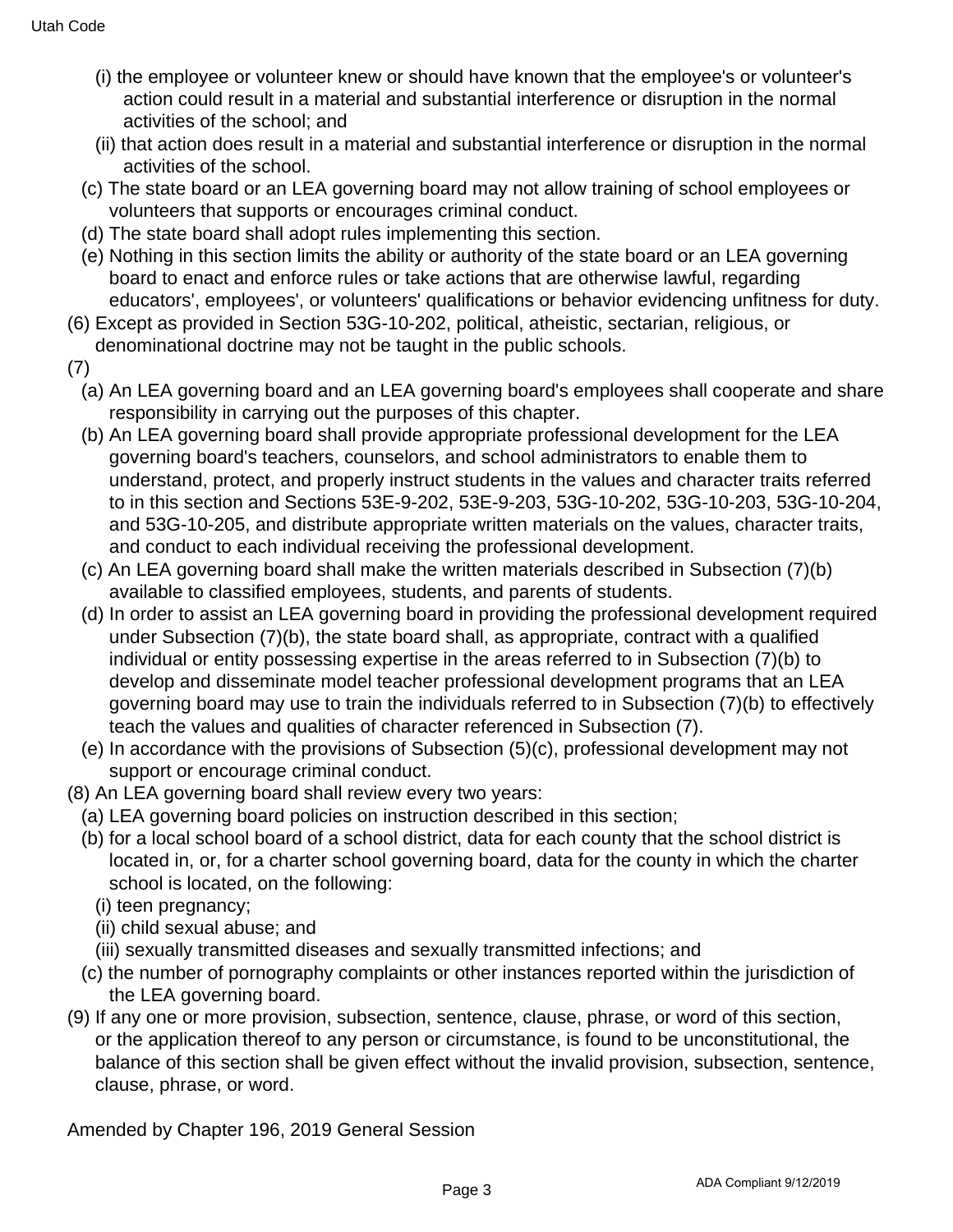Amended by Chapter 293, 2019 General Session

## **53G-10-403 Required parental consent for sex education instruction.**

- (1) As used in this section:
	- (a)
		- (i) "Sex education instruction" means any course material, unit, class, lesson, activity, or presentation that, as the focus of the discussion, provides instruction or information to a student about:
			- (A) sexual abstinence;
			- (B) human sexuality;
			- (C) human reproduction;
			- (D) reproductive anatomy;
			- (E) physiology;
			- (F) pregnancy;
			- (G) marriage;
			- (H) childbirth;
			- (I) parenthood;
			- (J) contraception;
			- (K) HIV/AIDS;
			- (L) sexually transmitted diseases; or
			- (M) refusal skills, as defined in Section 53G-10-402.
		- (ii) "Sex education instruction" does not include child sexual abuse prevention instruction described in Section 53G-9-207.
- (b) "School" means the same as that term is defined in Section 53G-10-205.
- (2) A school shall obtain prior written consent from a student's parent before the school may provide sex education instruction to the student.
- (3) If a student's parent chooses not to have the student participate in sex education instruction, a school shall:
	- (a) waive the requirement for the student to participate in the sex education instruction; or
	- (b) provide the student with a reasonable alternative to the sex education instruction requirement.
- (4) In cooperation with the student's teacher or school, a parent shall take responsibility for the parent's student's sex education instruction if a school:
	- (a) waives the student's sex education instruction requirement in Subsection (3)(a); or
	- (b) provides the student with a reasonable alternative to the sex education instruction requirement described in Subsection (3)(b).
- (5) A student's academic or citizenship performance may not be penalized if the student's parent chooses not to have the student participate in sex education instruction as described in Subsection (3).

Amended by Chapter 293, 2019 General Session

# **53G-10-404 Adoption information.**

- (1) For a school year beginning with or after the 2012-13 school year, a local school board shall ensure that an annual presentation on adoption is given to its secondary school students in grades 7-12, so that each student receives the presentation at least once during grades 7-9 and at least once during grades 10-12.
- (2) The presentation shall be made by a licensed teacher as part of the health education core.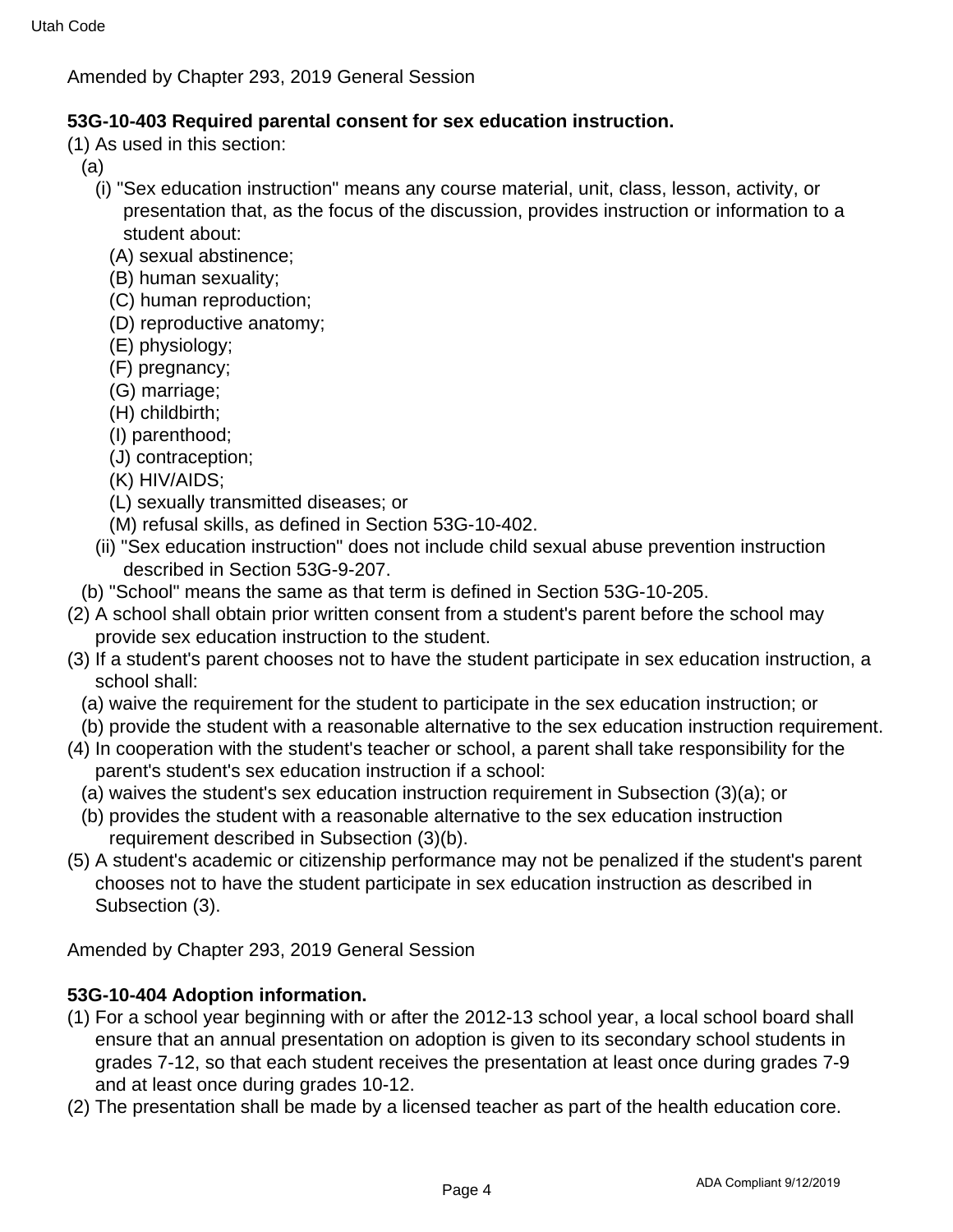Renumbered and Amended by Chapter 3, 2018 General Session

## **53G-10-405 Instruction on the harmful effects of alcohol, tobacco, and controlled substances -- Rulemaking authority -- Assistance from the Division of Substance Abuse and Mental Health.**

- (1) The state board shall adopt rules providing for instruction at each grade level on the harmful effects of alcohol, tobacco, and controlled substances upon the human body and society. The rules shall require but are not limited to instruction on the following:
	- (a) teaching of skills needed to evaluate advertisements for, and media portrayal of, alcohol, tobacco, and controlled substances;
	- (b) directing students towards healthy and productive alternatives to the use of alcohol, tobacco, and controlled substances; and
	- (c) discouraging the use of alcohol, tobacco, and controlled substances.
- (2) At the request of the state board, the Division of Substance Abuse and Mental Health shall cooperate with the state board in developing programs to provide this instruction.
- (3) The state board shall participate in efforts to enhance communication among community organizations and state agencies, and shall cooperate with those entities in efforts which are compatible with the purposes of this section.

Amended by Chapter 293, 2019 General Session

## **53G-10-406 Underage Drinking Prevention Program -- State board rules.**

(1) As used in this section:

- (a) "Advisory council" means the Underage Drinking Prevention Program Advisory Council created in this section.
- (b) "Program" means the Underage Drinking Prevention Program created in this section.
- (c) "School-based prevention program" means an evidence-based program intended for students aged 13 and older that:
	- (i) is aimed at preventing underage consumption of alcohol;
	- (ii) is delivered by methods that engage students in storytelling and visualization;
	- (iii) addresses the behavioral risk factors associated with underage drinking; and
	- (iv) provides practical tools to address the dangers of underage drinking.
- (2) There is created the Underage Drinking Prevention Program that consists of:
	- (a) a school-based prevention program for students in grade 7 or 8; and
	- (b) a school-based prevention program for students in grade 9 or 10 that increases awareness of the dangers of driving under the influence of alcohol.
- (3)
	- (a) Beginning with the 2018-19 school year, an LEA shall offer the program each school year to each student in grade 7 or 8 and grade 9 or 10.
	- (b) An LEA shall select from the providers qualified by the state board under Subsection (6) to offer the program.
- (4) The state board shall administer the program with input from the advisory council.
- (5) There is created the Underage Drinking Prevention Program Advisory Council comprised of the following members:
	- (a) the executive director of the Department of Alcoholic Beverage Control or the executive director's designee;
	- (b) the executive director of the Department of Health or the executive director's designee;
	- (c) the director of the Division of Substance Abuse and Mental Health or the director's designee;